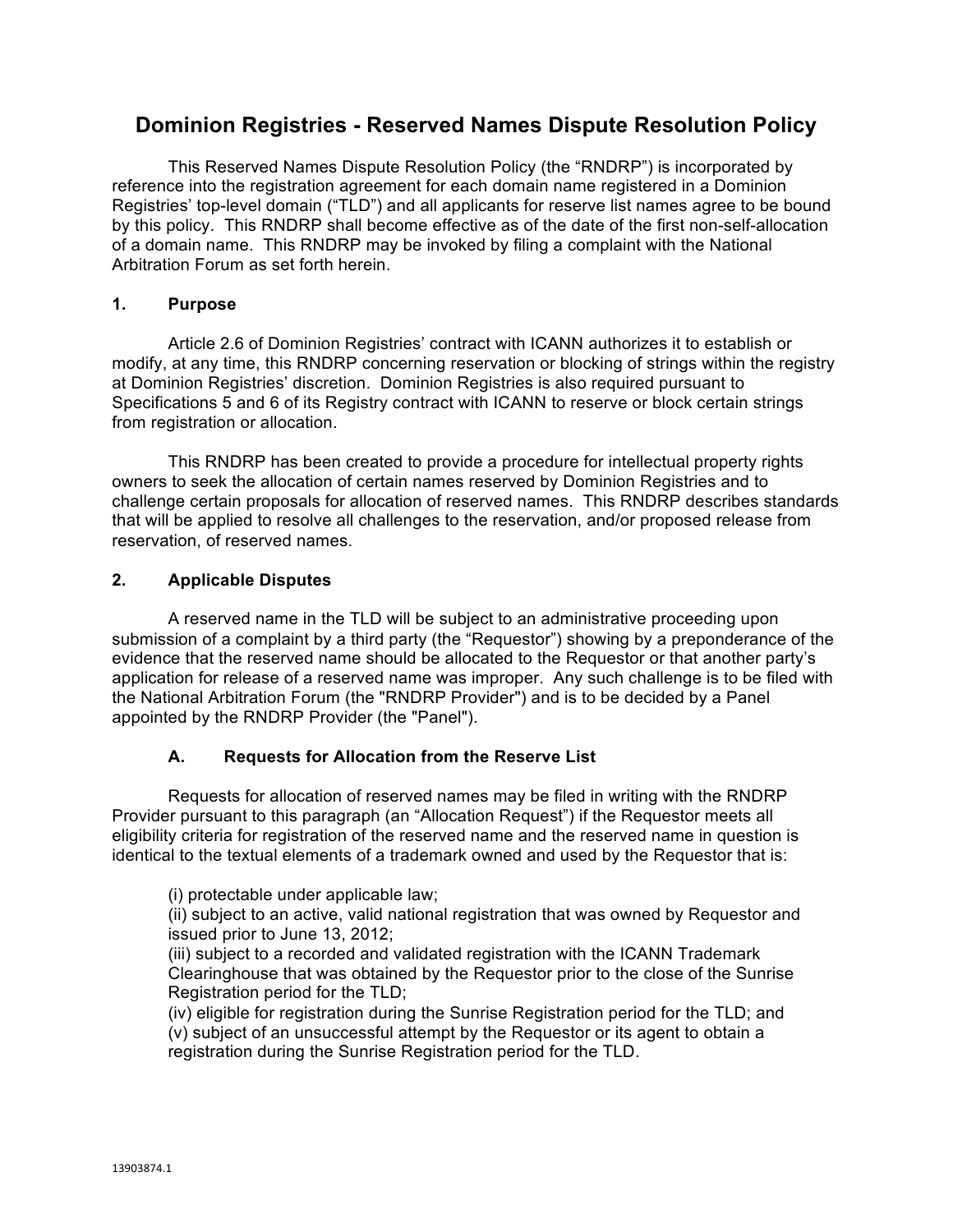### **B. Challenge to a Reserved Name RFP Submission**

Dominion Registries may elect, in its discretion, to accept proposals for allocation of certain reserved names based upon the proposed use of the names in accordance with terms of one or more Requests For Proposal (RFPs) that will be published by the Registry. When submitting a response to any such RFP (an "Applicant Proposal"), the Applicant must represent and warrant that (1) the statements made in the Applicant Proposal are complete and accurate; (2) to the Applicant's knowledge, the registration of the domain name will not infringe upon or otherwise violate the rights of any third party; (3) the Applicant is not applying to register the domain name for an unlawful purpose; and (4) the Applicant will not knowingly use the domain name in violation of any applicable laws or regulations.

Upon Registry's publication of an RFP regarding potential allocation of a reserved name, Registry will specify a time period for submission of any Applicant Proposal and will specify a time period (the "Challenge Period") for submission to the RNDRP Provider of any challenges (a "Proposal Challenge") to an Applicant Proposal. A Proposal Challenge may be filed in writing with the RNDRP Provider pursuant to this paragraph if:

(i) the reserved name in question is identical or confusingly similar to a trademark or service mark in which the Requestor has rights; and

(ii) the Applicant has no rights or legitimate interests in respect to the reserved name; and

(iii) the Applicant has applied for allocation of the reserved name in bad faith.

### **3. Evidence in Relation to an Allocation Request or Proposal Challenge**

### **A. Allocation Requests**

For the purpose of seeking allocation of a reserved name pursuant to Paragraph 2(a) of this RNDRP, the Requestor shall submit:

(i) documentary evidence establishing the Requestor's eligibility for a domain name during the Sunrise Registration period for the TLD in accordance with the Dominion Registries Registration Policy;

(ii) an SMD file from the ICANN Trademark Clearinghouse, including information identifying the date of issuance of the SMD file, for the relevant trademark or service mark;

(iii) current status and title information for the national trademark or service mark registration associated with the SMD file including information identifying the date of issuance of the registration;

(iv) a current specimen of use demonstrating the Requestor's current use of the relevant trademark or service mark; and

(v) documentary evidence identifying Requestor's unsuccessful attempt to obtain a registration during the Sunrise Registration period for the TLD.

### **B. Proposal Challenges**

For the purpose of challenging an Applicant Proposal pursuant to Paragraph 2(b) of this RNDRP, the following circumstances, in particular but without limitation, shall be evidence of a bad faith Applicant Proposal: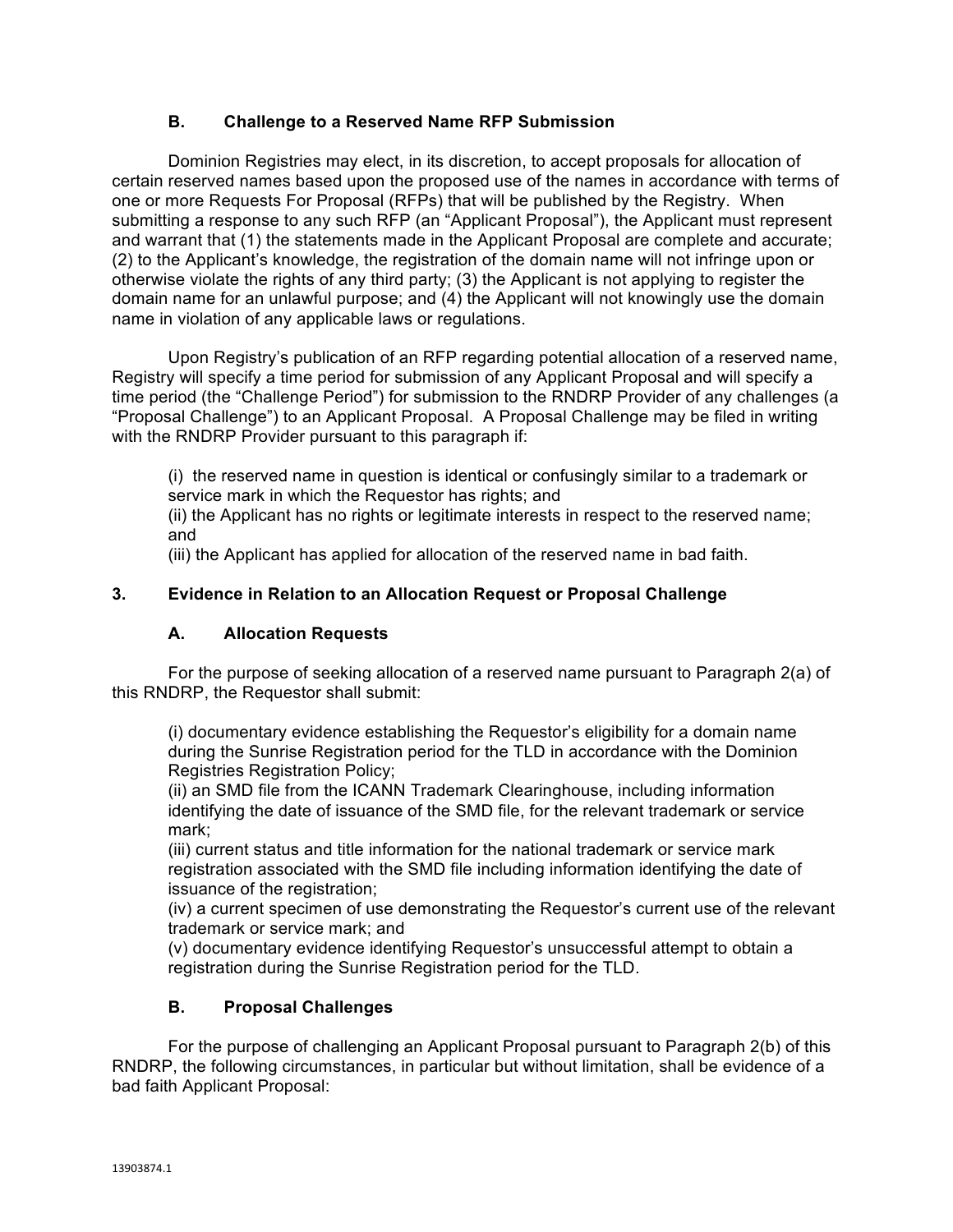(i) circumstances indicating that the Applicant has applied for the domain name primarily for the purpose of selling, renting, or otherwise transferring the domain name registration to the Requestor who is the owner of a corresponding trademark or service mark, or to a competitor of that Requestor, for valuable consideration in excess of documented out-ofpocket costs directly related to the domain name;

(ii) circumstances indicating that the Applicant has applied for the domain name in order to prevent the owner of the trademark or service mark from reflecting the mark in a corresponding domain name, provided that the Applicant has engaged in a pattern of such conduct;

(iii) circumstances indicating that the Applicant has applied for the domain name primarily for the purpose of disrupting the business of a competitor; or

(iv) circumstances indicating that the Applicant intends to attract, for commercial gain, Internet users to a website or other online location, by creating a likelihood of confusion with the Requestor's mark as to the source, sponsorship, affiliation, or endorsement of the website or other online location or as to a product or service on the website or other online location.

## **C. Responding to a Proposal Challenge**

The following circumstances, in particular but without limitation, shall be evidence of an Applicant's rights or legitimate interests to a reserved name for purposes of Paragraph 2(b) of this RNDRP:

(i) evidence of the Applicant's use of, or demonstrable preparations to use, the domain name or a name corresponding to the domain name in connection with a *bona fide* offering of goods or services or a *bona fide* provision of information in a way that does not interfere with the legitimate exercise by third parties of their trademark or service mark rights; or

(ii) evidence of the type identified in Paragraph 3(a).

### **4. Communications**

(a) Except as otherwise provided in this RNDRP, or by written permission from the RNDRP Provider, any communication required under this RNDRP shall be made by electronic mail to domaindispute@adrforum.com or to the case coordinator assigned to facilitate the Allocation Request or Proposal Challenge.

(b) Except as otherwise provided in this RNDRP, all communications provided for under this RNDRP shall be deemed to have been made:

(i) if via the Internet, on the date that the communication was transmitted, provided that the date of transmission is verifiable;

(ii) if delivered by facsimile transmission, on the date shown on the confirmation of transmission; or

(iii) if by postal or courier service, on the date of mailing marked on the receipt.

(c) Except as otherwise provided in this RNDRP, all time periods calculated under this RNDRP shall commence on the earliest date that the communication is deemed to have been made in accordance with Paragraph 4(b).

(d) Except as otherwise provided in this RNDRP, following the commencement of a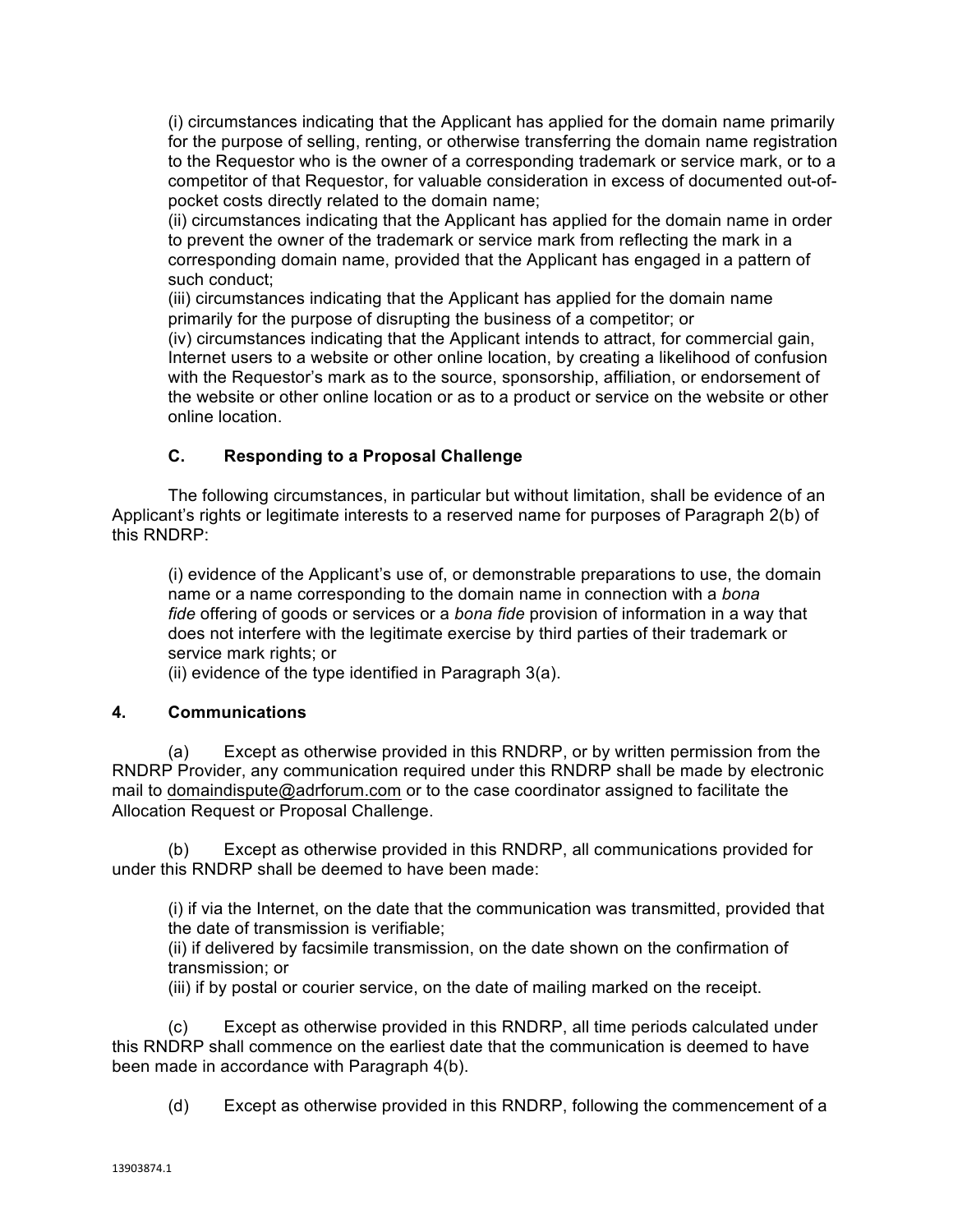proceeding pursuant to this RNDRP, any communication by:

(i) a Panel to any Party shall be copied to the RNDRP Provider and to the other Party; (ii) the RNDRP Provider to any Party shall be copied to the other Party; and (iii) a Party, shall be copied to the other Party and the RNDRP Provider.

(e) It shall be the responsibility of the sender to retain records of the fact and circumstances of sending a communication, which shall be made available upon request for inspection by affected parties and for reporting purposes.

### **5. Language of the Proceeding**

(a) Unless otherwise determined by the RNDRP Provider, or the Panel in exceptional circumstances, the language of the proceeding shall be English.

(b) The Panel may order that any documents submitted in languages other than English be accompanied by a translation in whole or in part into English.

### **6. The Complaint**

(a) Any person or entity may initiate a proceeding under this RNDRP by submitting a complaint to the RNDRP Provider in accordance with this RNDRP articulating an Allocation Request or Proposal Challenge, provided that a Proposal Challenge may only be filed during the Challenge Period, and including evidence in support of such complaint (the complaint and supporting evidence shall be referred to collectively as the "Complaint").

(b) The Complaint shall be submitted by electronic mail to domaindispute@adrforum.com.

(c) The Complaint shall:

(i) Request that the Allocation Request or Proposal Challenge be submitted for decision in accordance with this RNDRP;

(ii) Provide the full name, postal and e-mail addresses, and the telephone and telefax numbers of the Requestor and of any representative authorized to act for the Requestor in the proceeding;

(iii) Specify the reserved name that is the subject of the Complaint;

(iv) Describe, in less than 5,000 words, the grounds on which the Allocation Request or Proposal Challenge is made;

(v) Identify any other legal proceedings that have been commenced or terminated in connection with or relating to the reserved name that is subject of the Complaint; (vi) Confirm that the Complaint Deposit (defined herein) has been paid to the RNDRP Provider;

(vii) Annex any documentary or other evidence together with a schedule indexing such evidence; and

(vii) Include the following statements:

"Requestor certifies that the information contained in this Complaint is to the best of Requestor's knowledge complete and accurate, that this Complaint is not being presented for any improper purpose, such as to harass, and that the assertions in this Complaint are warranted under this RNDRP and under applicable law, as it now exists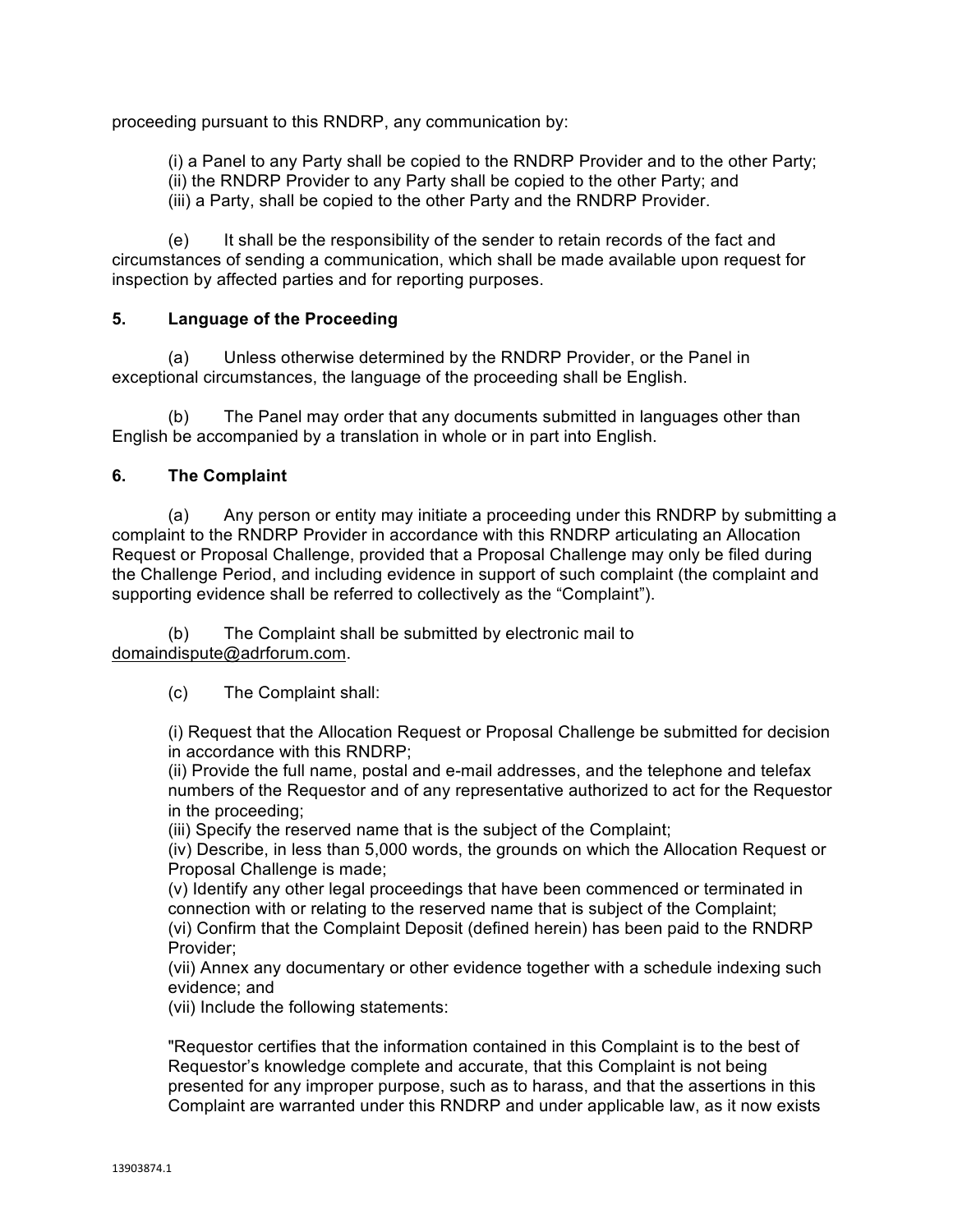or as it may be extended by a good-faith and reasonable argument.";

"If submitting a Proposal Challenge, Requestor agrees that its claims and remedies concerning the domain name, the Complaint, or the resolution of the Complaint shall be solely against the Applicant and Requestor waives all such claims and remedies against (a) the RNDRP Provider and panelists, (b) the Registry, and (c) the Internet Corporation for Assigned Names and Numbers (ICANN), as well as the directors, officers, employees, and agents of each of these.";

"If submitting an Allocation Request, Requestor agrees that this RNDRP represents the sole and exclusive avenue for seeking redress regarding the reserved name and Requestor waives all claims and remedies concerning the reserved name against (a) the RNDRP Provider and panelists, (b) the Registry, and (c) the Internet Corporation for Assigned Names and Numbers (ICANN), as well as the directors, officers, employees, and agents of each of these."

(d) Provided the trademark or service mark rights invoked by the Requestor are based on rights in the same trademark or service mark, and for a Proposal Challenge the reserved names in question have been applied for by the same Applicant, a Complaint may relate to more than one reserved name.

### **7. Notification of Complaint**

(a) Upon receipt of an RNDRP Complaint, the RNDRP Provider shall review the Complaint for formal compliance with this RNDRP.

(b) If the RNDRP Provider finds the Complaint to be formally deficient, it shall notify the Requestor of the nature of the formal deficiencies identified. The Requestor shall have five (5) calendar days after such notification within which to correct any such formal deficiencies, failing which the Complaint will be deemed withdrawn without prejudice to the submission of another complaint by the Requestor in accordance with this RNDRP. In such an event, the RNDRP Provider shall notify all parties of the deemed withdrawal of the Complaint.

(c) If the RNDRP Provider finds that the Complaint is in compliance with this RNDRP, the RNDRP Provider shall forward the Complaint to Registry and the Applicant (for Complaints including a Proposal Challenge) within three (3) calendar days following the RNDRP Provider's receipt of the Complaint Deposit paid by the Requestor.

(d) The date of commencement of the proceeding shall be the date on which the RNDRP Provider completes its responsibilities under Paragraph 7(c).

(e) The RNDRP Provider shall immediately notify the Requestor, the Applicant if applicable, and the Registry of the date of commencement of the proceeding. For Complaints including a Proposal Challenge, Registry shall provide the RNDRP Provider with a copy of the relevant Applicant Proposal for consideration by the Panel.

(f) Within twenty (20) days of the date of commencement of a proceeding, Registry shall, if Registry so chooses, submit to Provider any information or documentation relating to Registry's position concerning the domain name(s), the Complaint, and compliance with this RNDRP and any other applicable Registry Policies.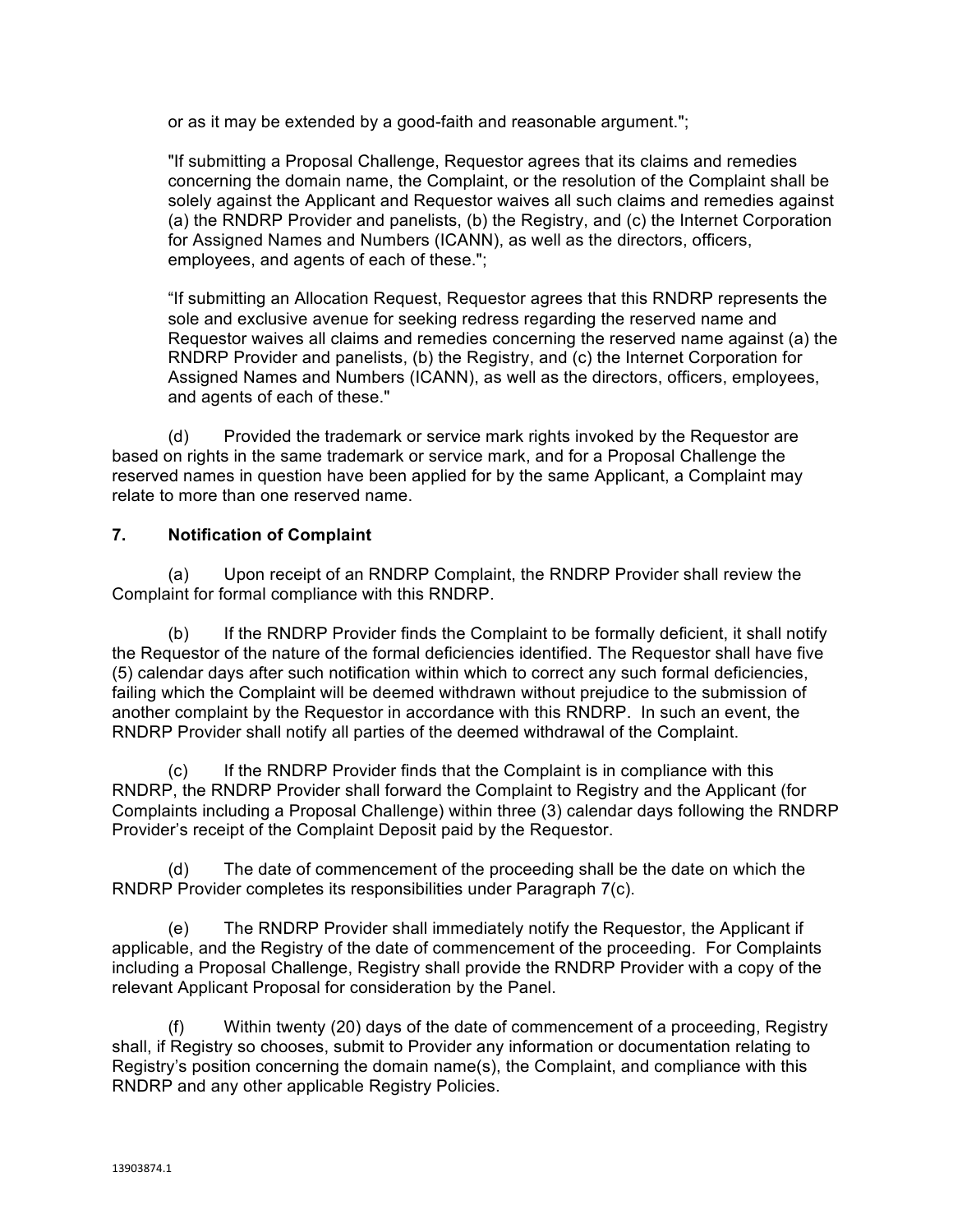### **8. The Response to a Proposal Challenge**

(a) Within twenty (20) days of the date of commencement of a proceeding involving a Proposal Challenge, the Applicant shall submit a response to the RNDRP Provider.

(b) The response shall be submitted by electronic mail and shall:

(i) Respond specifically, in less than 5,000 words, to the statements and allegations contained in the Complaint and include any and all bases for the Applicant to prevail on the Complaint;

(ii) Provide the name, postal and e-mail addresses, and the telephone and telefax numbers of the Applicant and of any representative authorized to act for the Applicant in the proceeding;

(iii) Identify any other legal proceedings that have been commenced or terminated in connection with or relating to the trademark and/or reserved name that is the subject of the Complaint;

(iv) Annex any documentary or other evidence upon which the Applicant relies, together with a schedule indexing such documents; and

(iv) Conclude with the following statement followed by the signature of the Applicant or its authorized representative:

"Applicant certifies that the information contained in this Response is to the best of Applicant's knowledge complete and accurate, that this Response is not being presented for any improper purpose, such as to harass, and that the assertions in this Response are warranted under this RNDRP and under applicable law, as it now exists or as it may be extended by a good-faith and reasonable argument."

(c) At the request of the Applicant, the RNDRP Provider may, in exceptional cases, extend the period of time for the filing of the response. The period may also be extended by written stipulation between the Parties, provided the stipulation is approved by the RNDRP **Provider** 

(d) If an Applicant does not submit a response, in the absence of exceptional circumstances, the Panel shall decide the Complaint.

### **9. Appointment of Panel**

(a) The RNDRP Provider shall maintain a published list of panelists and their qualifications. The RNDRP Provider may extend or otherwise amend such list at any time.

(b) The RNDRP Provider shall appoint a single member from its list of panelists within ten (10) calendar days following the lapse of the time period for submissions to the RNDRP Provider pursuant to Paragraphs 7(f) and 8(a).

(c) Once the Panel is appointed, the RNDRP Provider shall notify the Parties of the panelist appointed and the date by which, absent exceptional circumstances, the Panel shall forward its decision on the Complaint to the RNDRP Provider.

#### **10. Impartiality and Independence**

The Panel shall be impartial and independent from the Requestor, the Registry, and the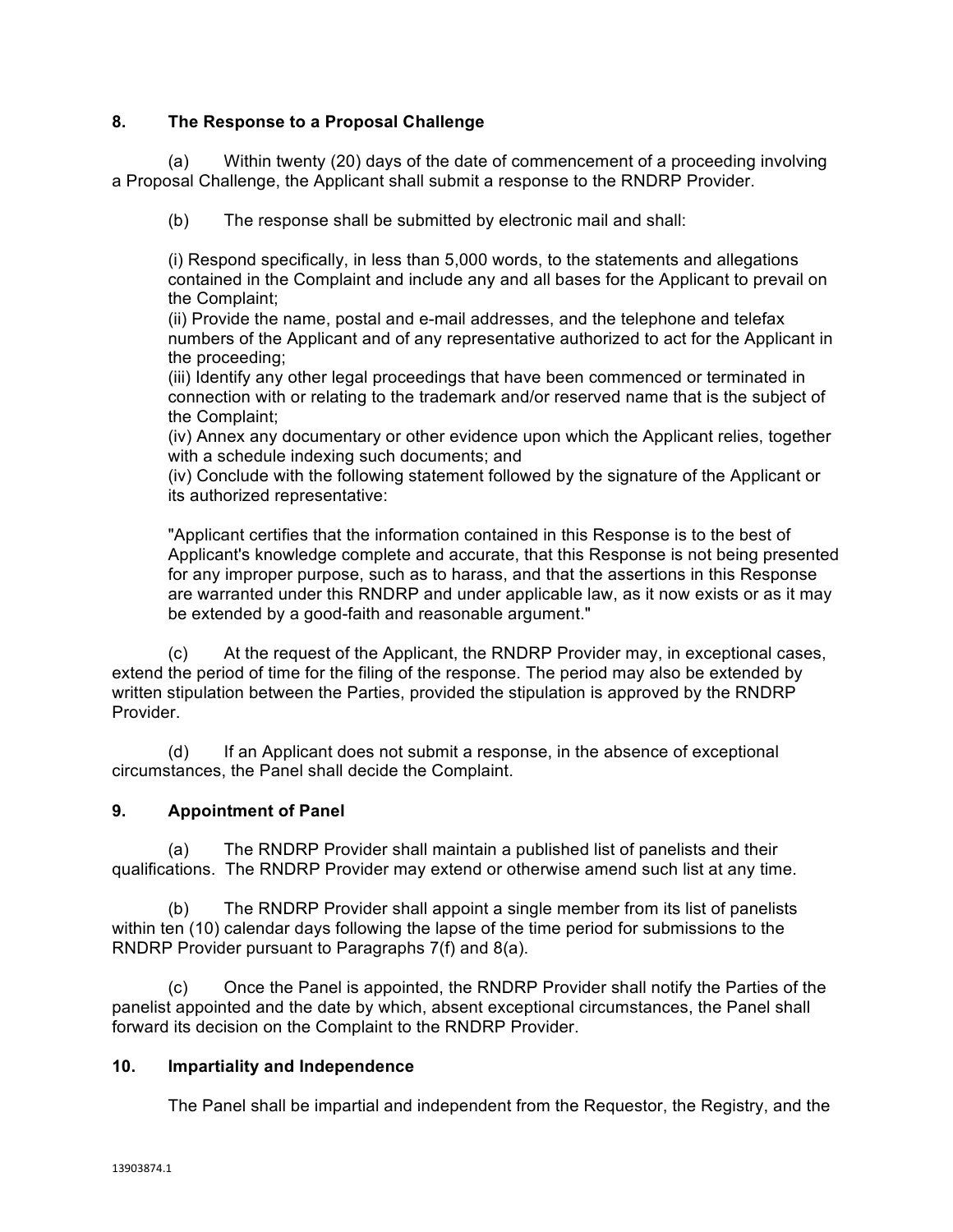Applicant if applicable, and shall have, before accepting appointment, disclosed to the RNDRP Provider any circumstances giving rise to justifiable doubt as to the Panel's impartiality or independence. If, at any stage during the proceeding, new circumstances arise that could give rise to justifiable doubt as to the impartiality or independence of the Panel, the Panel shall promptly disclose such circumstances to the RNDRP Provider. In such event, the RNDRP Provider shall have the discretion to appoint a substitute Panel.

### **11. Communications between Parties and Panel**

No Party or anyone acting on its behalf may have any unilateral communication with the Panel. All communications between a Party and the Panel shall be made to the RNDRP Provider.

### **12. General Powers of the Panel**

(a) The Panel shall conduct the proceeding in such manner as it considers appropriate in accordance with this RNDRP.

(b) The Panel shall ensure that the proceeding takes place with due expedition. It may extend, in exceptional cases, a period of time fixed by this RNDRP or by the Panel.

(c) The Panel shall determine the admissibility, relevance, materiality and weight of the evidence submitted by the Requestor and the Applicant if applicable.

(d) The Panel may, in exceptional circumstances, request or allow the submission of further statements or documents by the Requestor or the Applicant if applicable.

(e) There shall be no in-person hearings.

### **13. Transmission of the File to the Panel**

The RNDRP Provider shall forward the file to the Panel as soon as the Panel is appointed. The file shall include the Complaint and, as applicable, any information or documentation from the Registry in accordance with Paragraph 7(f), the Applicant Proposal as received from the Registry in accordance with Paragraph 7(e), and the Applicant's response in accordance with Paragraph 8(a). The Applicant Proposal shall not be sent to the Requestor.

### **14. Default**

(a) In the event that a Party, in the absence of exceptional circumstances, does not comply with any of the time periods established by this RNDRP or the Panel, the Panel shall proceed to a decision on the Complaint.

(b) If a Party, in the absence of exceptional circumstances, does not comply with any provision of, or requirement under, this RNDRP or any request from the Panel, the Panel shall draw such inferences therefrom as it considers appropriate.

### **15. Panel Decisions**

(a) The Panel's decision on the Complaint shall be limited to a determination on the conditions set out in Paragraph 2 of this RNDRP.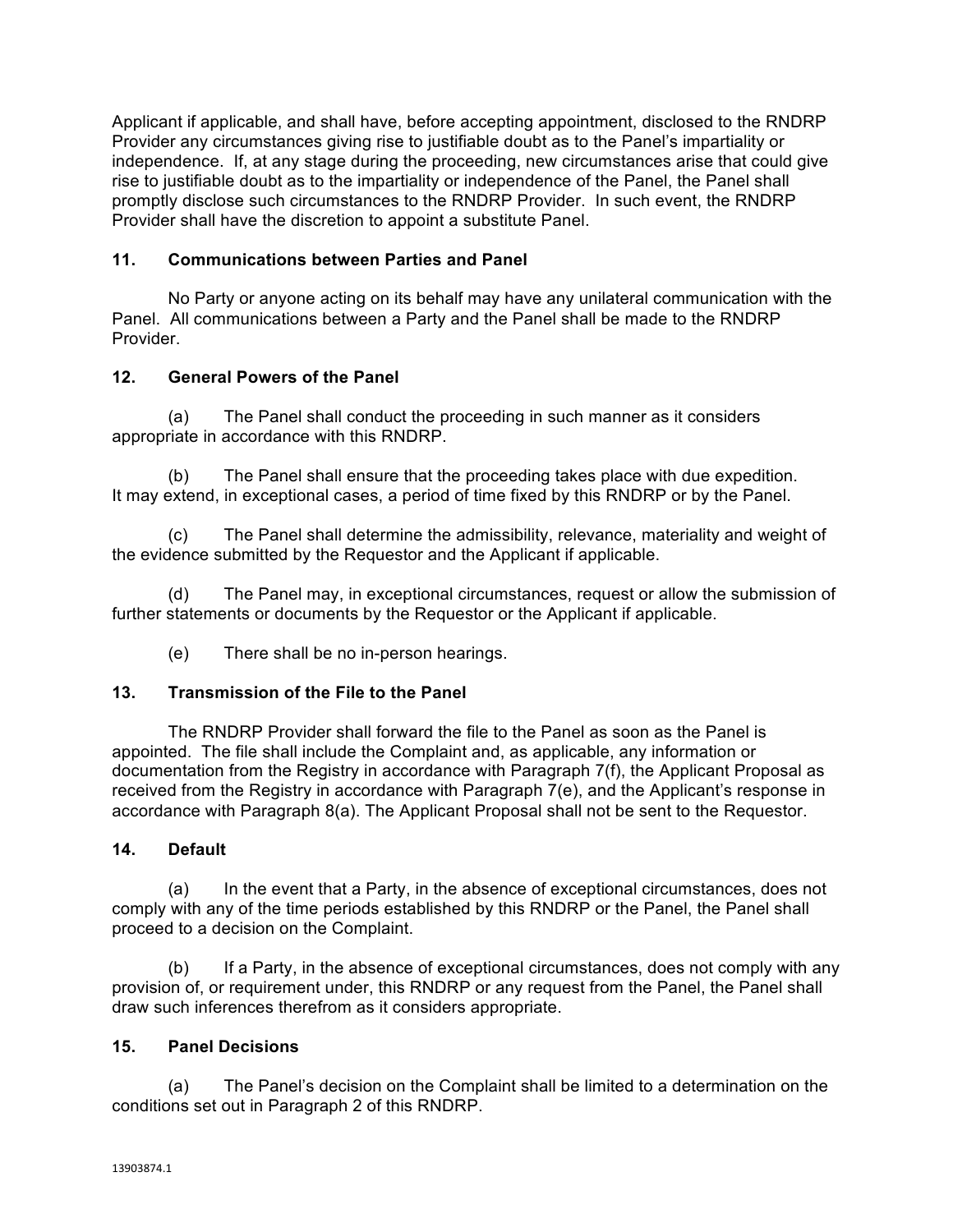(b) The Panel shall render its decision on the basis of the case file as received by the Panel in accordance with Paragraph 13, and in accordance with this RNDRP and any rules and principles of law that it deems applicable.

(c) The Panel shall make a decision based on a preponderance of the evidence.

(d) In the absence of exceptional circumstances, the Panel shall forward its decision on the Complaint to the RNDRP Provider within fourteen (14) days of its appointment pursuant to Paragraph 9.

(e) The Panel's decision shall be in writing, provide a brief summary of the reasons on which it is based, indicate the date on which it was rendered, and identify the name of the panelist.

(f) The Panel's decision shall be a recommendation to the Registry as to whether the Requestor has satisfied the provisions of this RNDRP.

(g) The Panel's decision under this RNDRP shall be without prejudice to the findings and outcome of any case which may be filed by any party in relation to or in connection with the domain name under the Uniform Domain Name Dispute Resolution Policy (UDRP), the Uniform Rapid Suspension System (URS), or under any other policy that may apply upon allocation of the reserved name.

#### **16. Remedies**

The remedies available to a Requestor pursuant to any proceeding under this RNDRP shall be limited to the following:

a. For Allocation Requests, a recommendation by the Panel to the Registry that the reserved name be allocated to the Requestor.

b. For Proposal Challenges, a recommendation by the Panel that the Registry reject the Applicant Proposal.

#### **17. Communication of Decision**

The RNDRP Provider shall communicate the decision to the Parties and the Registry. The Registry will take action in response to the Panel's decision as it deems appropriate in its sole discretion. The RNDRP Provider shall publish the full text of every decision under this RNDRP on a publicly accessible website, except that any confidential portion may be redacted by the Panel prior to publication of the decision.

#### **18. Termination of proceeding**

(a) If the Requestor notifies the RNDRP Provider of its intention to withdraw the Complaint, the RNDRP Provider shall terminate the proceeding. Such notification must be submitted electronically and be signed by the Requestor or its authorized representative.

(b) If it becomes unnecessary or impossible to continue the proceeding for any other reason, the RNDRP Provider, or, after its appointment, the Panel may terminate the proceeding.